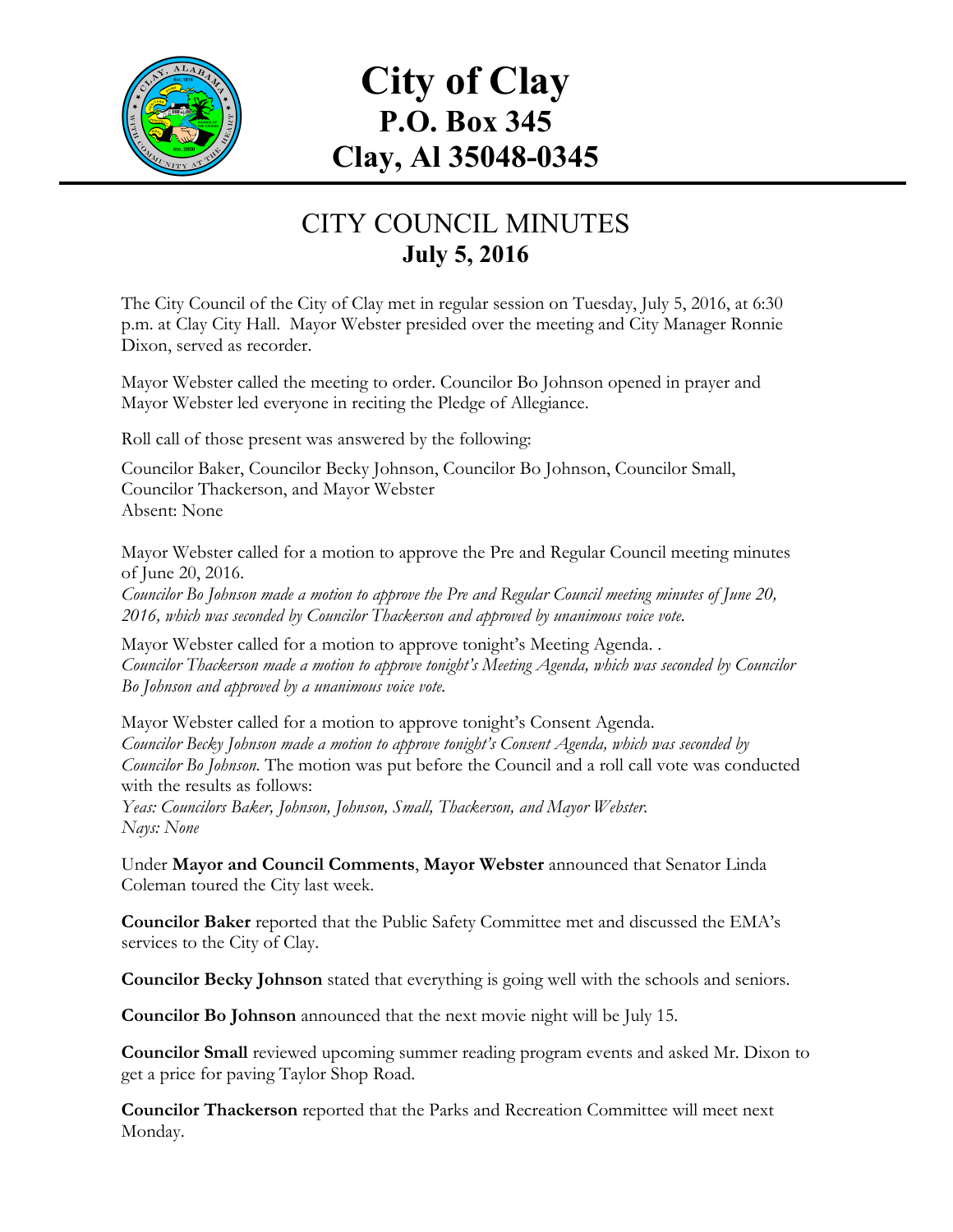

## **CITY OF CLAY CITY COUNCIL MINUTES July 5, 2016**

Under **Reading of Petitions, Applications, Complaints, Appeals, Communications, etc.,** Mayor Webster announced that there were none.

Under the **City Manager's Report**, Mr. Dixon reported the account balances in the General Fund =  $$579,610.14$ ; Contractors Bond =  $$190,751.80$ ; Capital Improvement Fund =  $$491,351.16; 4 & 5 Cent Gasoline Fund = $161,654.49; 7 Cent Gasoline Fund = $19,871.54;$ Building Fund =  $$200,000.00$ ; Paving Supplement Fund =  $$325,000.00$ ; Contingency Fund = \$1,000,000.00; BBT Fund= \$32,177.68; Ballpark Registration Income = \$69,840.14; and Ballpark Sports Expense  $=$  (\$65,372.04).

Under the **Public Hearing,** Mayor Webster introduced ALC-2016-02, alcohol license for off premise consumption sale of wine and beer for the Freds Store located at 6501 Deerfoot Parkway. Mayor Webster asked if there was anyone present who wished to speak for or against this alcohol license and there was no response.

*Councilor Small made a motion to approve ALC-2016-02, alcohol license for the off premise consumption sale of wine and beer, which was seconded by Councilor Thackerson.* The motion was put before the Council and a roll call vote was conducted with the results as follows:

*Yeas: Councilors Baker, Johnson, Johnson, Small, Thackerson, and Mayor Webster. Nays: None*

Under **Resolutions, Ordinances, Orders and Other Business** Mayor Webster called for a motion to enter into Unanimous Consent.

*Councilor Small made a motion to suspend the regular rules of order and enter into Unanimous Consent, which was seconded by Councilor Bo Johnson.* The motion was put before the Council and a roll call vote was conducted with the results as follows:

*Yeas: Councilors Baker, Johnson, Johnson, Small, Thackerson, and Mayor Webster. Nays: None*

Mayor Webster introduced Resolution 2016-24, A Resolution Declaring Weeds to be a Public Nuisance, which was read by City Manager Ronnie Dixon.

*Councilor Small made a motion to approve Resolution 2016-24, which was seconded by Councilor Thackerson.*  The motion was put before the Council and a roll call vote was conducted with the results as follows:

*Yeas: Councilors Baker, Johnson, Johnson, Small, Thackerson, and Mayor Webster. Nays: None*

Mayor Webster introduced Resolution 2016-25, A Resolution Releasing Liens, which was read by City Manager Ronnie Dixon.

*Councilor Small made a motion to approve Resolution 2016-25, which was seconded by Councilor Thackerson.*  The motion was put before the Council and a roll call vote was conducted with the results as follows:

*Yeas: Councilors Baker, Johnson, Johnson, Small, Thackerson, and Mayor Webster. Nays: None*